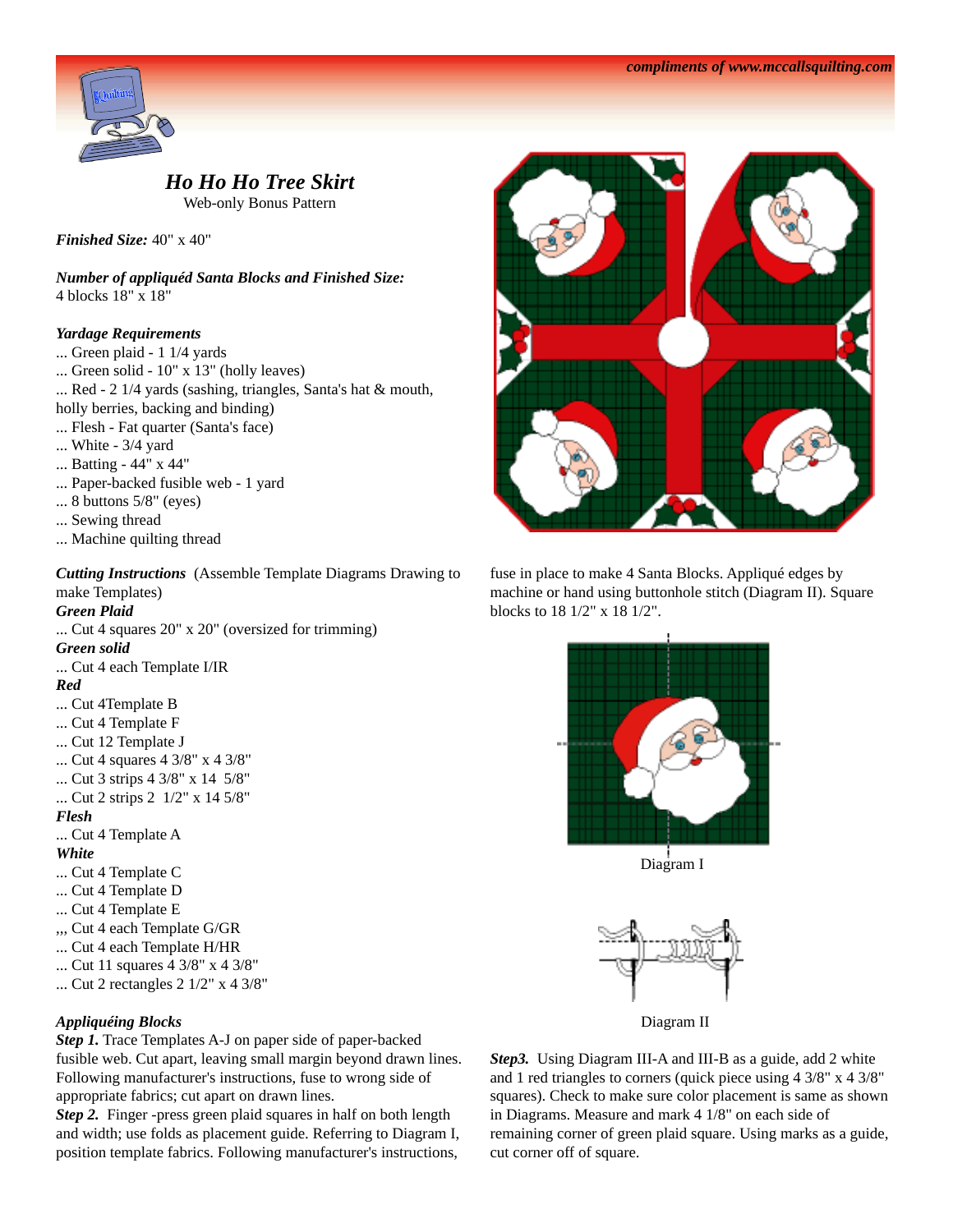*Quick piecing: Draw line diagonally on wrong side of red square. Sew on line and cut away excess fabric 1/4" from seamline. Repeat steps for 2 white squares.*



# *Assembling Tree Skirt*

*Step 4.* Sew red 2 1/2" x 14 5/8" strip to white 2 1/2" x 4 3/8" rectangle (Diagram IV-A). Make 2 sashing strips. *Step 5.* Sew red 4 3/8" x 14 5/8" strip to white 4 3/8" x 4 3/8" square (Diagram IV-B) Make 3 sashing strips.





*Step 6.* Using Assembly Diagram as a guide, sew blocks and sashing together to make tree skirt. Leave seam open between two 2 1/2" x 18 1/2" sashing strip.



*Assembly Diagram*

*Step 7.* Make a circle cutting guide using Template K diagram. Place assembled tree skirt top on a flat surface. Using Diagram V as a guide, lay circle cutting guide (Template K) over square opening. Draw line around template. Using line as a guide, cut on line to make circular opening.



*Use Template K as a guide for cutting center opening in tree skirt*

*Diagram V*

*Step 8.* Using Diagram VI as a placement guide, appliqué holly leaves and berries on white trapezoids on each side of tree skirt. When appliquéing pieces on side that is split, be sure to leave room for binding to be attached.



*Diagram VI*

*Step 9.* Layer and baste tree skirt top for quilting method of your choice. After quilting has been completed, trim backing and batting even with edge of tree skirt top. Using top's open side and center circle as cutting guide, cut batting and backing between 2" wide sashing strips and around center circle.

*Step 10.* Bind outer edge, slit and center circle of tree skirt with bias-cut red fabric.

Due to variations in materials and equipment,

mccallsquilting.com disclaims any liability of untoward results in doing the project presented. Because mccallsquilting.com has no control over your choice of materials or procedures mccallsquilting.com assumes no responsibility for the use of this data..

© Copyright 2003 PRIMEDIA Enthusiast Group, Inc. All rights reserved.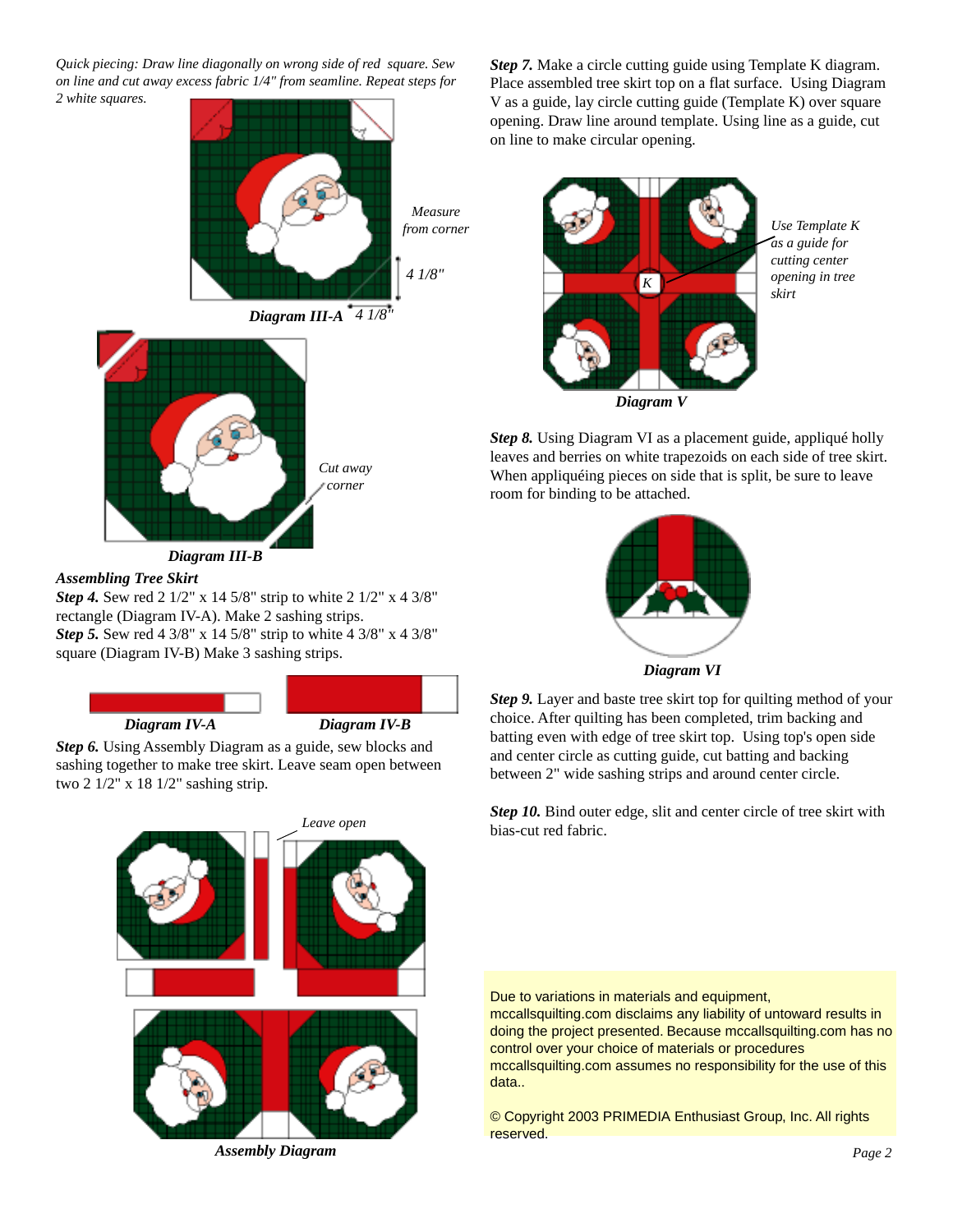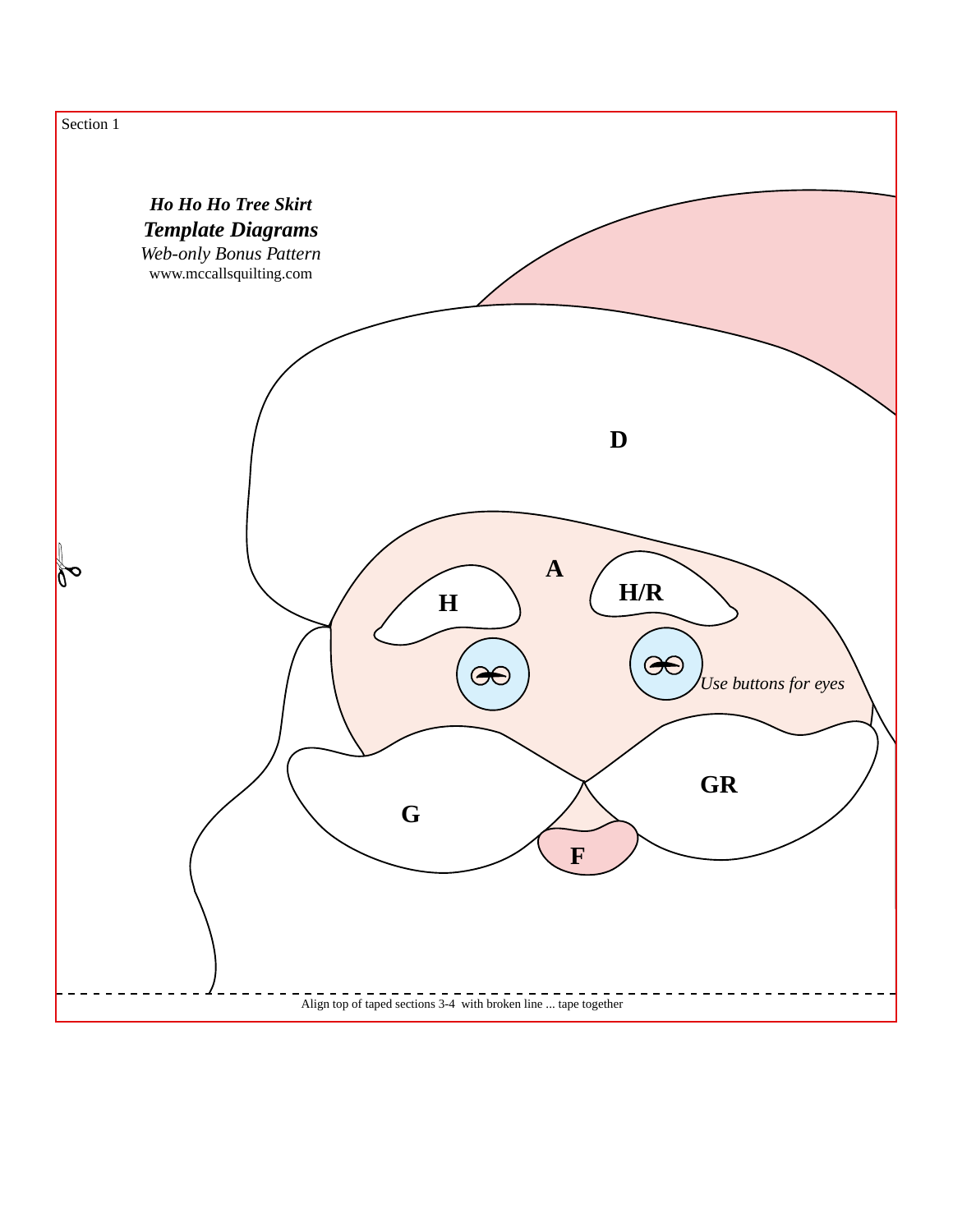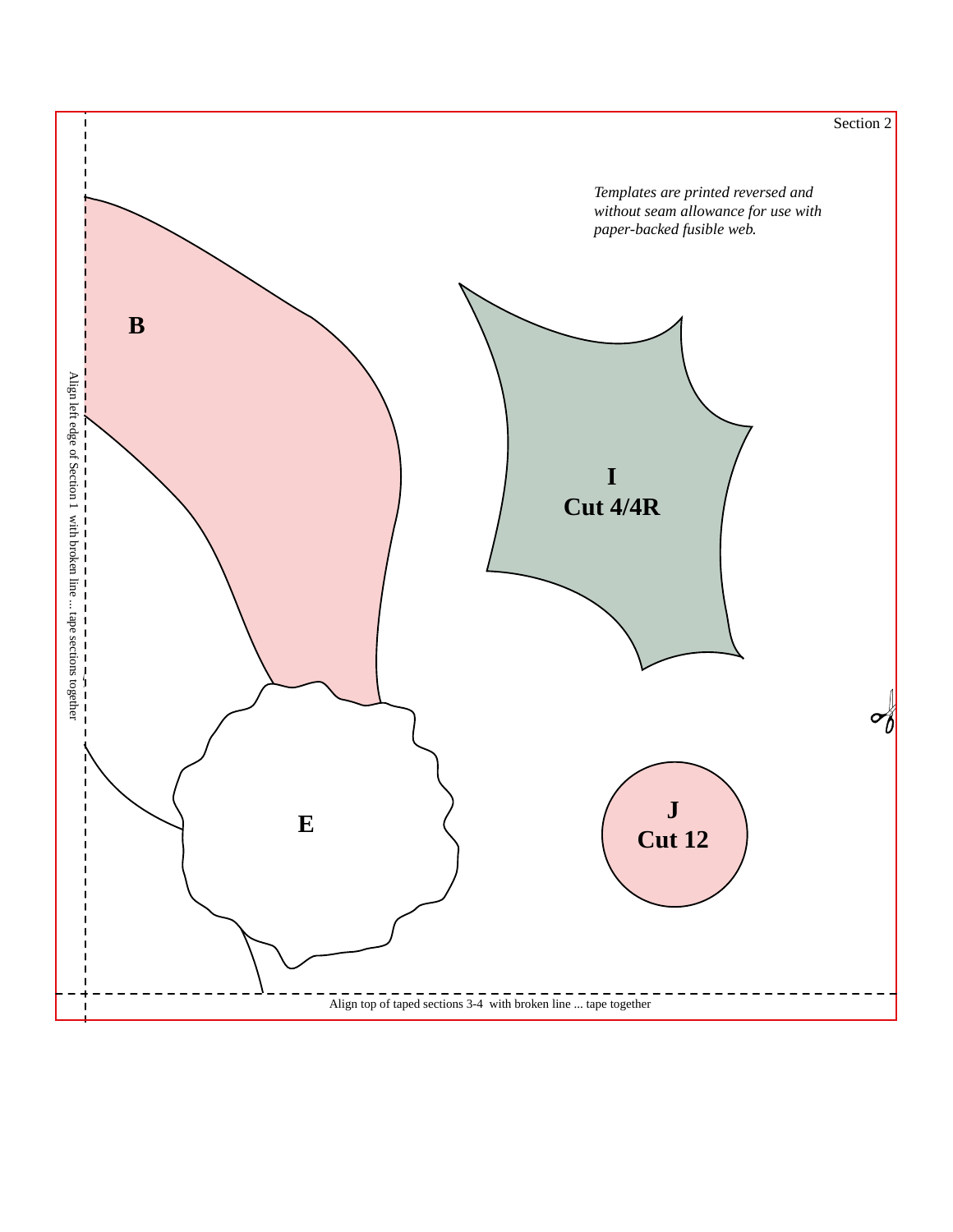